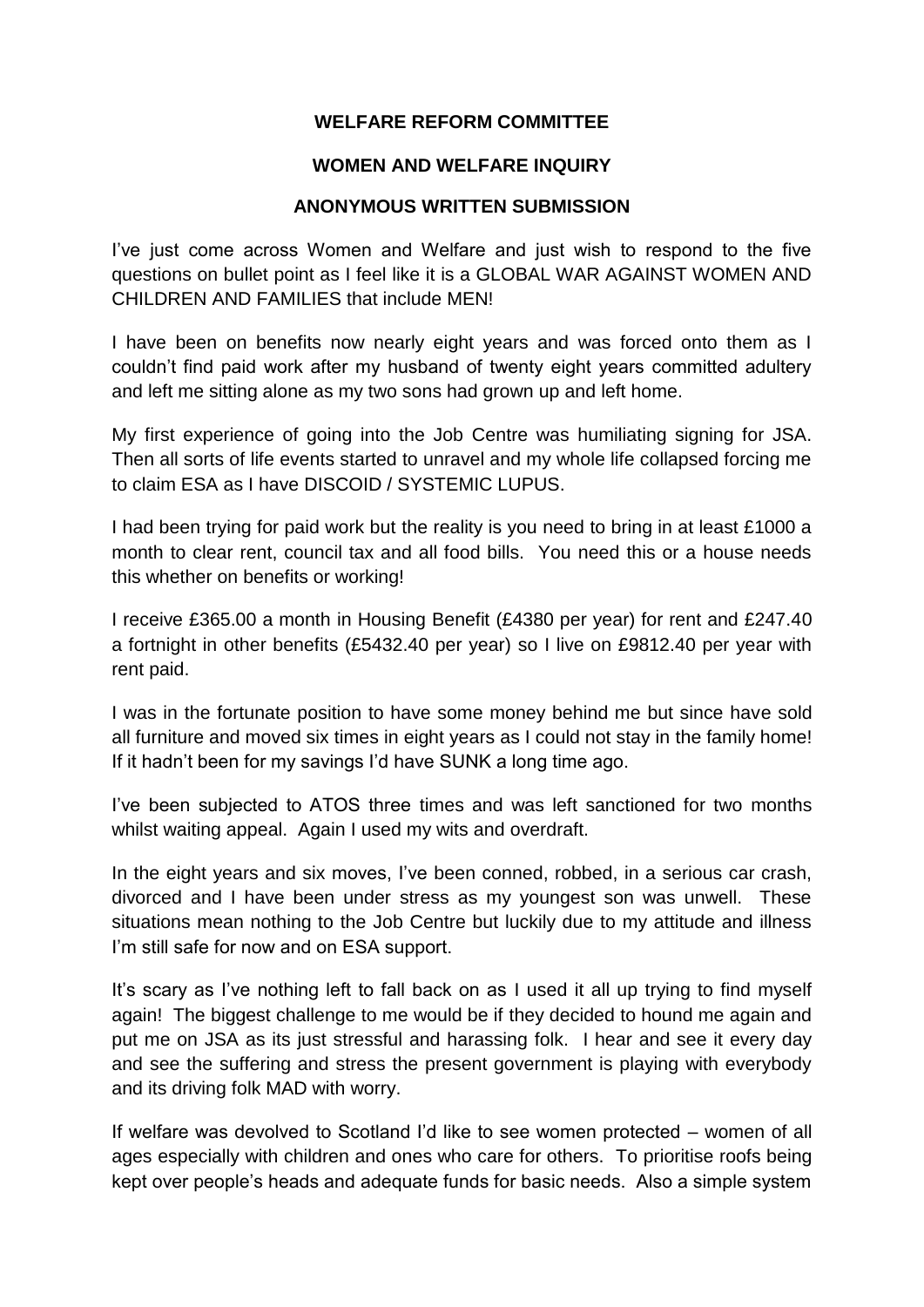and a fair one for all, easy to access and deliver. No unfair taxes as feel folk on less than £12,000 a year should be council tax free.

All the present systems are too complicated for the ordinary working classes as they are designed that way. Also less harassment on folk who owe money, Sherriff letters etc.

I don't know what the answer is to it all but women do come out worse as they are left with all the work and worry.

When I was a working mother - you are at it from dawn to dusk. I see women cope day in day out with work and responsibilities of the home and also voluntary over and above the normal.

We are literally left holding the BABY or BABIES. It really is a man's world! Women across the globe are all in the same position. God bless those in war zones etc. The ones who are sexually assaulted, raped and trafficked. The exploitation is at epidemic levels, violence, abuse etc. This situation just can't go on and our men in Westminster should be ashamed of themselves as they are not men but monsters.

When will we all wake up?

The Earth's crust in ratio to size is equivalent to the skin of a soap bubble!

The Earth is fragile and women are too!

## **SUPPLEMENTARY SUBMISSION**

I already sent in a kind of personal response to Women and the effect of welfare but didn't touch on how I really feel as it's on-going and has been through most of my life since my teenage years and I am 57 years old on my next birthday.

I believe women are the key to change and education for both young men and women to address gender inequality. I took some notes this morning off the top of my head so will write them down below as this massive inequality must end and come into some sort of balance if we as a nation are to triumph over adversity. I've also enclosed a few bits that I had lying around amongst lots of notes and folders.

- Bring in women of all ages from deprived areas and the peripherals and give safe spaces across Scotland where they can explore ideas, relax, make new social contacts and women's health education, sex health, body image etc.
- Train teams of women to train and open free family friendly affordable childcare (utilising empty buildings that are lying empty all over the country). Café, crèche and women's space.